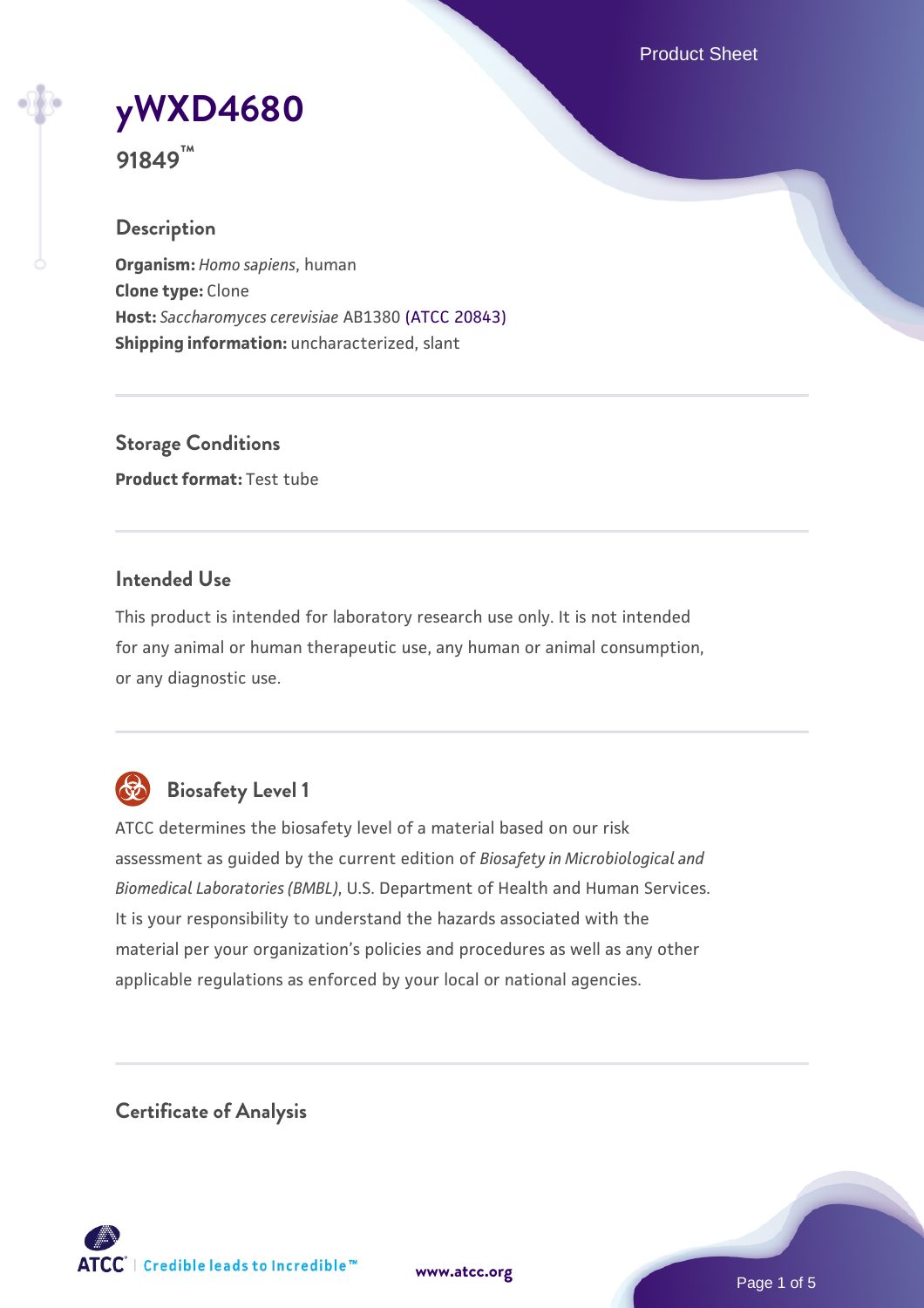## **[yWXD4680](https://www.atcc.org/products/91849)** Product Sheet **91849**

For batch-specific test results, refer to the applicable certificate of analysis that can be found at www.atcc.org.

# **Insert Information**

**Type of DNA:** genomic **Genome:** Homo sapiens **Chromosome:** X X pter-q27.3 **Gene name:** DNA Segment, single copy **Gene product:** DNA Segment, single copy [DXS3649] **Gene symbol:** DXS3649 **Contains complete coding sequence:** Unknown **Insert end:** EcoRI

# **Vector Information**

**Construct size (kb):** 215.0 **Intact vector size:** 11.454 **Vector name:** pYAC4 **Type of vector:** YAC **Host range:** *Saccharomyces cerevisiae*; *Escherichia coli* **Vector information:** other: telomere, 3548-4235 other: telomere, 6012-6699 Cross references: DNA Seq. Acc.: U01086 **Cloning sites:** EcoRI **Markers:** SUP4; HIS3; ampR; URA3; TRP1 **Replicon:** pMB1, 7186-7186; ARS1, 9632-10376

# **Growth Conditions**

**Medium:** 



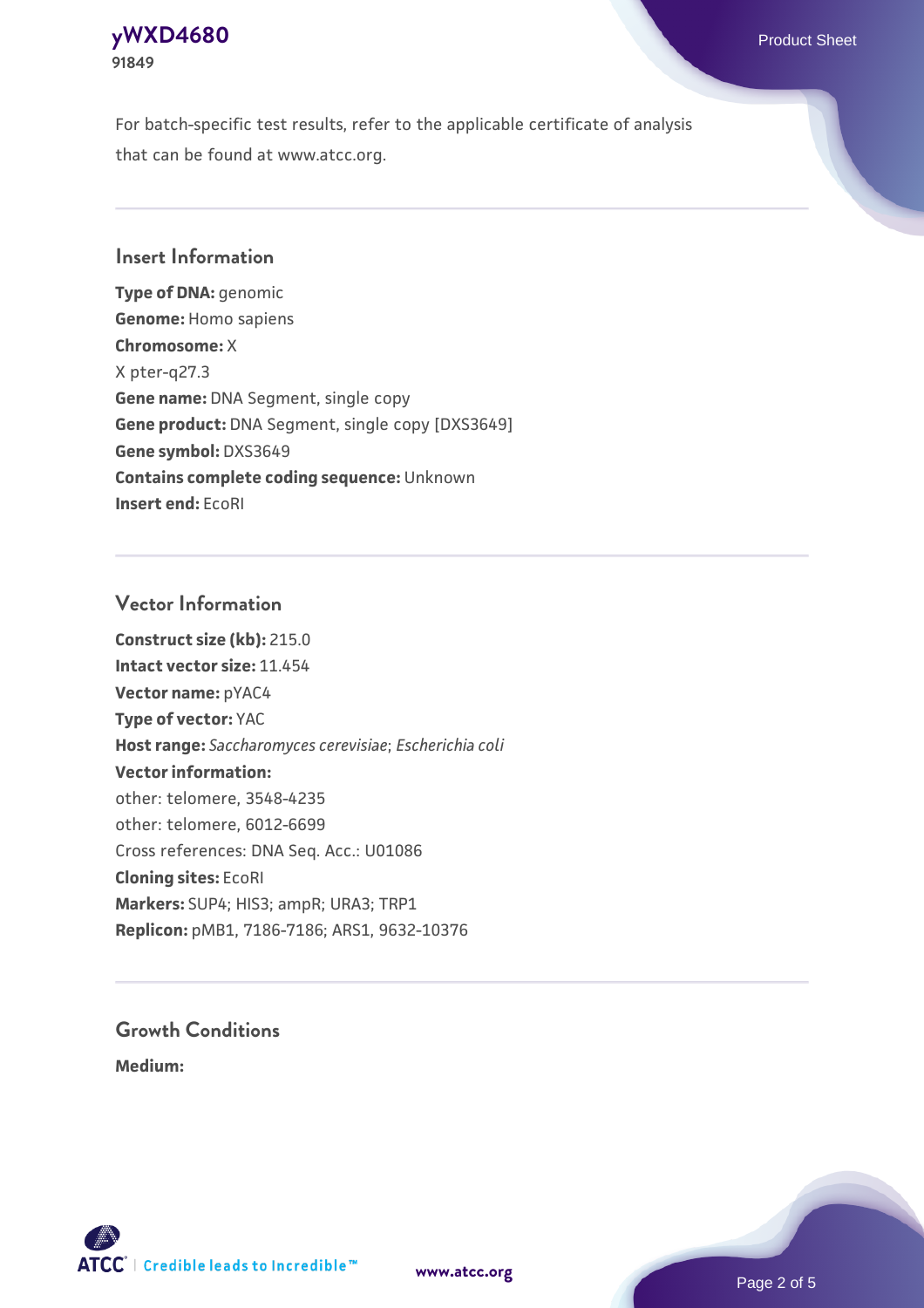#### **[yWXD4680](https://www.atcc.org/products/91849)** Product Sheet **91849**

[ATCC Medium 1245: YEPD](https://www.atcc.org/-/media/product-assets/documents/microbial-media-formulations/1/2/4/5/atcc-medium-1245.pdf?rev=705ca55d1b6f490a808a965d5c072196) **Temperature:** 30°C

#### **Notes**

More information may be available from ATCC (http://www.atcc.org or 703- 365-2620).

# **Material Citation**

If use of this material results in a scientific publication, please cite the material in the following manner: yWXD4680 (ATCC 91849)

# **References**

References and other information relating to this material are available at www.atcc.org.

### **Warranty**

The product is provided 'AS IS' and the viability of ATCC® products is warranted for 30 days from the date of shipment, provided that the customer has stored and handled the product according to the information included on the product information sheet, website, and Certificate of Analysis. For living cultures, ATCC lists the media formulation and reagents that have been found to be effective for the product. While other unspecified media and reagents may also produce satisfactory results, a change in the ATCC and/or depositor-recommended protocols may affect the recovery, growth, and/or function of the product. If an alternative medium formulation or reagent is used, the ATCC warranty for viability is no longer



**[www.atcc.org](http://www.atcc.org)**

Page 3 of 5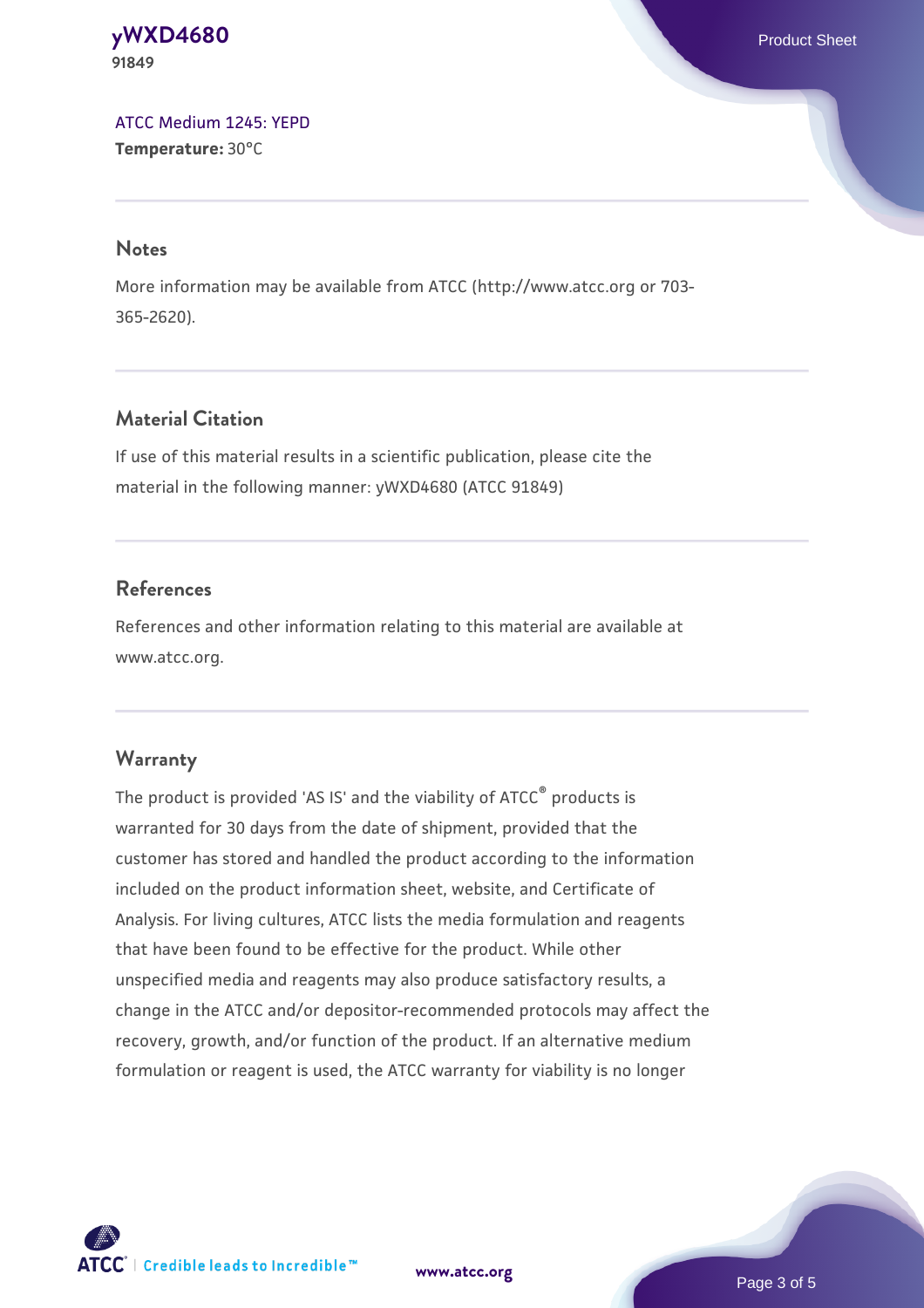**91849**

valid. Except as expressly set forth herein, no other warranties of any kind are provided, express or implied, including, but not limited to, any implied warranties of merchantability, fitness for a particular purpose, manufacture according to cGMP standards, typicality, safety, accuracy, and/or noninfringement.

#### **Disclaimers**

This product is intended for laboratory research use only. It is not intended for any animal or human therapeutic use, any human or animal consumption, or any diagnostic use. Any proposed commercial use is prohibited without a license from ATCC.

While ATCC uses reasonable efforts to include accurate and up-to-date information on this product sheet, ATCC makes no warranties or representations as to its accuracy. Citations from scientific literature and patents are provided for informational purposes only. ATCC does not warrant that such information has been confirmed to be accurate or complete and the customer bears the sole responsibility of confirming the accuracy and completeness of any such information.

This product is sent on the condition that the customer is responsible for and assumes all risk and responsibility in connection with the receipt, handling, storage, disposal, and use of the ATCC product including without limitation taking all appropriate safety and handling precautions to minimize health or environmental risk. As a condition of receiving the material, the customer agrees that any activity undertaken with the ATCC product and any progeny or modifications will be conducted in compliance with all applicable laws, regulations, and guidelines. This product is provided 'AS IS' with no representations or warranties whatsoever except as expressly set forth herein and in no event shall ATCC, its parents, subsidiaries, directors, officers, agents, employees, assigns, successors, and affiliates be liable for indirect, special, incidental, or consequential damages of any kind in connection with or arising out of the customer's use of the product. While reasonable effort is made to ensure authenticity and reliability of materials on deposit, ATCC is not liable for damages arising from the misidentification or



**[www.atcc.org](http://www.atcc.org)**

Page 4 of 5